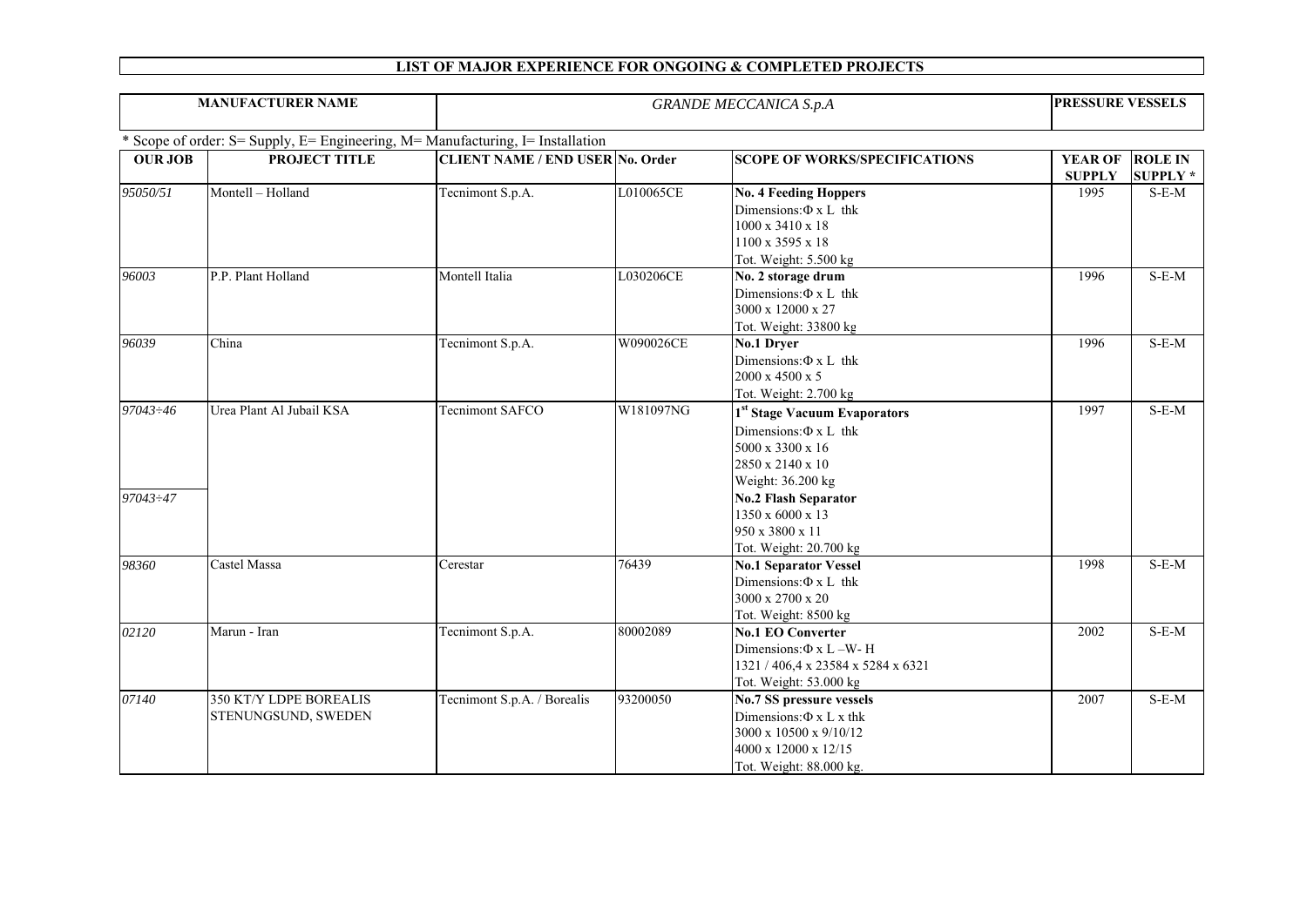| <b>MANUFACTURER NAME</b> |                                                                                |                                              | PRESSURE VESSELS |                                                           |                |                 |
|--------------------------|--------------------------------------------------------------------------------|----------------------------------------------|------------------|-----------------------------------------------------------|----------------|-----------------|
|                          | * Scope of order: S= Supply, E= Engineering, M= Manufacturing, I= Installation |                                              |                  |                                                           |                |                 |
| <b>OUR JOB</b>           | PROJECT TITLE                                                                  | <b>CLIENT NAME / END USER No. Order</b>      |                  | <b>SCOPE OF WORKS/SPECIFICATIONS</b>                      | <b>YEAR OF</b> | <b>ROLE IN</b>  |
|                          |                                                                                |                                              |                  |                                                           | <b>SUPPLY</b>  | <b>SUPPLY</b> * |
| 07090                    | 30572F-ME EXPANSION PROJECT -                                                  | Technip KTI / Metal Enterprise 30572F/A/0005 |                  | No. 4 S.S./C.S Pressure vessels                           | 2007           | $S-E-M$         |
|                          | PHASE II - MOA CUBA                                                            |                                              |                  | Dimensions: $\Phi$ x L x thk                              |                |                 |
|                          |                                                                                |                                              |                  | 650 x 2150 x 8                                            |                |                 |
|                          |                                                                                |                                              |                  | 1100 x 2500 x 15                                          |                |                 |
|                          |                                                                                |                                              |                  | Tot. Weight: 4.900 kg.                                    |                |                 |
| 08110                    | NYNASHAM REFINERY NHN 2020                                                     | KTI / AB Nynas Petroleum                     | 30596/A/0010     | No. 1 C.S. Steam drum                                     | 2008           | $S-E-M$         |
|                          | <b>HG4 - SWEDEN</b>                                                            |                                              |                  | Dimensions: $\Phi$ x L x thk                              |                |                 |
|                          |                                                                                |                                              |                  | 1700 x 7500 x 27                                          |                |                 |
|                          |                                                                                |                                              |                  | Weight: 13.400 kg.                                        |                |                 |
| 08150                    | <b>OIL REFINING AND</b>                                                        | Tecnimont S.p.A. / OJSC                      | 7500005296       | <b>No. 8 C.S. Pressure Vessels</b>                        | 2009           | $S-E-M$         |
|                          | PETROCHEMICALS PLANT -                                                         | Taneco                                       |                  | Dimensions: $\Phi$ x L x thk                              |                |                 |
|                          | TATARSTAN REPUBLIC - RUSSIAN                                                   |                                              |                  | 2700 x 8100 x 22/25                                       |                |                 |
|                          | <b>FEDERATION</b>                                                              |                                              |                  | 3900 x 12000 x 22                                         |                |                 |
|                          |                                                                                |                                              |                  | 1800 x 6000 x 16                                          |                |                 |
|                          |                                                                                |                                              |                  | Tot weight: 86.000 kg                                     |                |                 |
| 09150                    | 30623 UNITA' 1800 IMPIANTO                                                     | Technip KTI / IPLOM S.p.A.                   | 30606/A14        | No. 12 S.S./C.S. Low Pressure Vessels                     | 2009           | $S-E-M$         |
|                          | <b>IDROGENO - RAFFINERIA DI</b>                                                |                                              | 30623/A13        | Dimensions: $\Phi$ x L x thk                              |                |                 |
|                          | <b>BUSALLA - ITALY</b>                                                         |                                              |                  | $601 \times 1800 \times 8$                                |                |                 |
|                          |                                                                                |                                              |                  | 1300 x 5000 x 18/20                                       |                |                 |
|                          |                                                                                |                                              |                  | 2700 x 7500 x 13                                          |                |                 |
|                          |                                                                                |                                              |                  | Tot weight: 48.500 kg<br>No. 5 S.S./C.S. Pressure Vessels |                |                 |
|                          |                                                                                |                                              |                  | 590 x 1959 x 10/22                                        |                |                 |
|                          |                                                                                |                                              |                  | 1000 x 2800 x 25/27                                       |                |                 |
|                          |                                                                                |                                              |                  | Tot weight: 13.200 kg                                     |                |                 |
| 09270                    | 10.000 BSPD UOP PENEX-DIH UNIT - STP / Midland Refinery Co.                    |                                              | 619              | <b>No. 12 C.S. Pressure Vessels</b>                       | 2010           | $S-E-M$         |
|                          | <b>BAGHDAD IRAO</b>                                                            | Daura Refinery                               |                  | 1500 x 3200 x 9                                           |                |                 |
|                          |                                                                                |                                              |                  | 3000 x 7500 x 7                                           |                |                 |
|                          |                                                                                |                                              |                  | 2400 x 7200 x 16                                          |                |                 |
|                          |                                                                                |                                              |                  | Tot weight: 47.900                                        |                |                 |
| 10020                    | PROPANE DEHYDROGENATION                                                        | Tecnimont S.p.A. / Tobolsk                   | 7500014148       | <b>No. 4 C.S. Pressure Vessels</b>                        | 2011           | $S-E-M$         |
|                          | POLYPROPYLENE PROJECT -                                                        | Polymer LLC (JSC SIBUR                       |                  | Dimensions: $\Phi$ x L x thk                              |                |                 |
|                          | TOBOLSK - TYUMEN OBLAST -                                                      | Holding)                                     |                  | 5700 x 4800 x 20                                          |                |                 |
|                          | <b>RUSSIAN FEDERATION</b>                                                      |                                              |                  | 4500 x 13500 x 46                                         |                |                 |
|                          |                                                                                |                                              |                  | 3700 x 19600 x 18                                         |                |                 |
|                          |                                                                                |                                              |                  | Tot weight: 235.520 kg                                    |                |                 |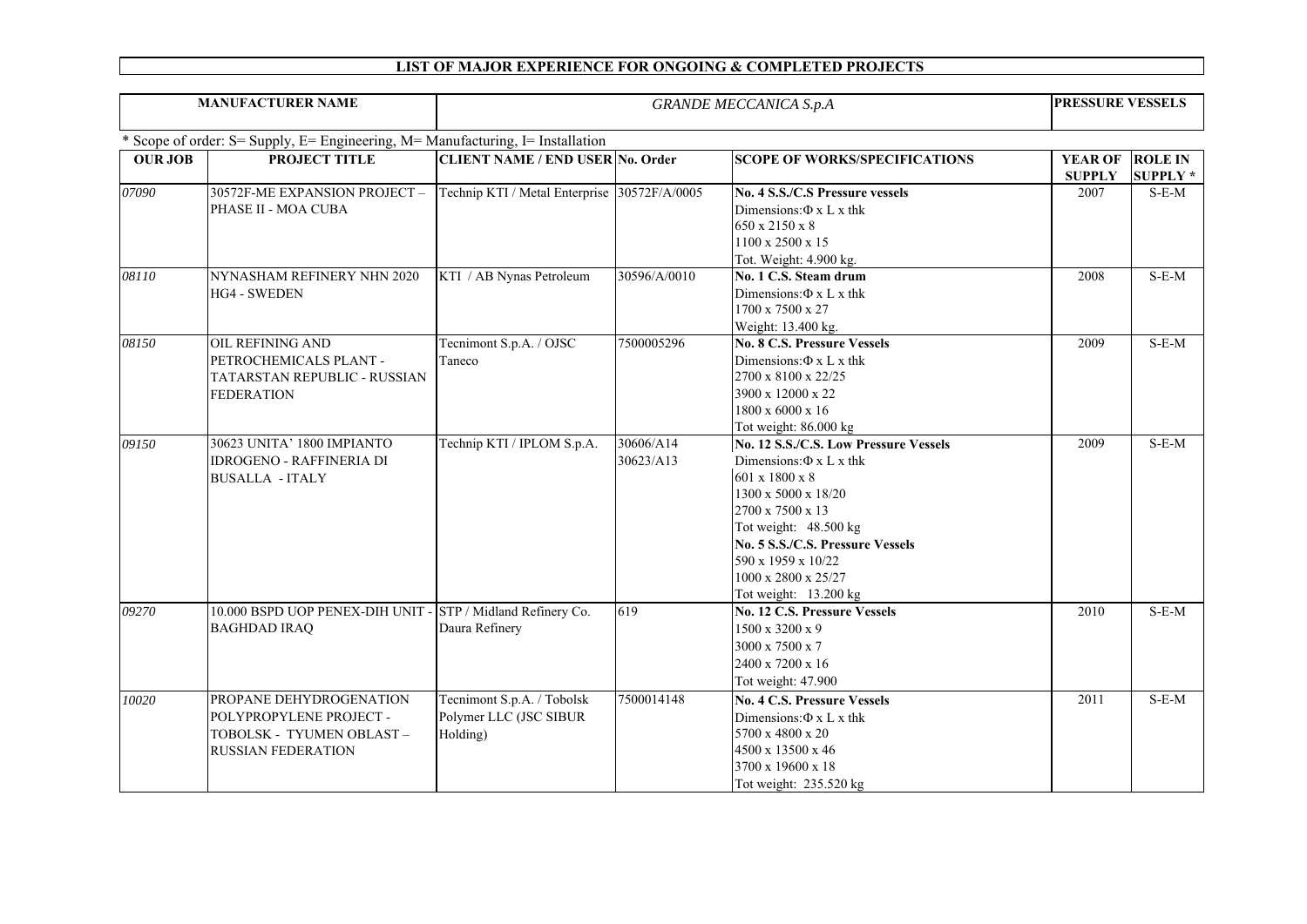| <b>MANUFACTURER NAME</b> |                                                                                                                                | <b>GRANDE MECCANICA S.p.A</b>                                      |                       |                                                                                                                                                                    |                                 | <b>PRESSURE VESSELS</b>           |  |
|--------------------------|--------------------------------------------------------------------------------------------------------------------------------|--------------------------------------------------------------------|-----------------------|--------------------------------------------------------------------------------------------------------------------------------------------------------------------|---------------------------------|-----------------------------------|--|
|                          | Scope of order: S= Supply, E= Engineering, M= Manufacturing, I= Installation                                                   |                                                                    |                       |                                                                                                                                                                    |                                 |                                   |  |
| <b>OUR JOB</b>           | PROJECT TITLE                                                                                                                  | <b>CLIENT NAME / END USER No. Order</b>                            |                       | <b>SCOPE OF WORKS/SPECIFICATIONS</b>                                                                                                                               | <b>YEAR OF</b><br><b>SUPPLY</b> | <b>ROLE IN</b><br><b>SUPPLY</b> * |  |
| 10060                    | <b>INTEGRAZIONE ATTIVITA ENI</b><br><b>RAVENNA EPC - ITALY</b>                                                                 | Tecnimont S.p.A./ Polimeri<br>Europa                               | 7500016675            | <b>No. 8 C.S. Pressure Vessels</b><br>1000 x 2500 x 7<br>1900 x 3800 x 16<br>3500 x 10500 x 17<br>Tot weight: 110.300 kg                                           | $15$ -gen- $11$                 | $S-E-M$                           |  |
| 10170                    | 1000 OSILUB UNITE DE<br><b>REGENERATION D'HUILES</b><br><b>USAGEES</b><br><b>GONFREVILLE L'ORCHER PLANT -</b><br><b>FRANCE</b> | <b>STP/OSILUB</b>                                                  | 006                   | No. 11 C.S (+MONEL) Pressure Vessels<br>$1000 \times 1800 \times 6/8$<br>1200 x 2900 x 10<br>1800 x 5000 x 8/13<br>2300 x 6700 x 10/15/17<br>Tot weight: 24.200 kg | $15$ -giu- $11$                 | $S-E-M$                           |  |
| 11020                    | LDPE Plant 400 KT/Y - NOVY<br><b>URENGOY - RUSSIAN FEDERATION</b>                                                              | Tecnimont S.p.A. / LLC Novy<br>Urengoy Gas and Chemical<br>Complex | 7500019609            | <b>No. 2 C.S. Pressure Vessels</b><br>1600 x 3500 x 10<br>$600 \times 20000 \times 8$<br>Tot weight: 10.000 kg                                                     | $15$ -nov- $11$                 | $S-E-M$                           |  |
| 11040                    | 10,000 UOP PENEX ISOMERIZATION STP / Midland Refinery Co.<br>UNIT - BAGHDAD, IRAQ                                              | Daura Refinery                                                     | 651                   | <b>No. 1 C.S. Pressure Vessel</b><br>Dimensions: $\Phi$ x L thk<br>2600 x 7800 x 12<br>Tot. Weight: 8.500kg                                                        | $15$ -nov- $11$                 | $S-E-M$                           |  |
| 12020                    | TOMBAK / SADARA PROJECT -<br><b>IRAN-ACTUALLY SUSPENDED</b><br><b>FOR CLIENT DECISION</b>                                      | Linde AG                                                           | 0014C25080<br>Sup.000 | <b>No. 2 Pressure Vessels</b><br>Dimensions: $\Phi$ x L thk<br>3300 x 10000 x 22<br>3000 x 5700 x 20<br>Tot. Weight: 50.500kg                                      | $31$ -mar-13                    | $S-E-M$                           |  |
| 12040                    | <b>KENSINGTON PROJ. - HARRISON</b><br>COUNTY, OH - U.S.A.                                                                      | Linde AG                                                           | 0014C51400<br>Sup.000 | <b>No. 1 C.S. Deethanizer Condenser</b><br>Dimensions: $\Phi$ x L thk<br>3200 x 6000 x 26<br>Tot. Weight: 23.500kg                                                 | $17$ -mag- $12$                 | $S-E-M$                           |  |
| 12060                    | ETILENO XXI PROJ. 300 Kt/y LDPE<br>PLANT - BRASKEM - INDESA SAPI -<br><b>COATZACOALCOS - MEXICO</b>                            | Tecnimont S.p.A. / BRASKEM 7500035560<br><b>INDESA SAPI</b>        |                       | No. 8 CS & S.S. Pressure Vessels<br>Dimensions: $\Phi$ x L thk<br>2800 x 4400 x 8<br>3600 x 8800 x 21<br>3200 x 6400 x 28<br>Tot. Weight: 118.132kg                | $10$ -set- $13$                 | $S-E-M$                           |  |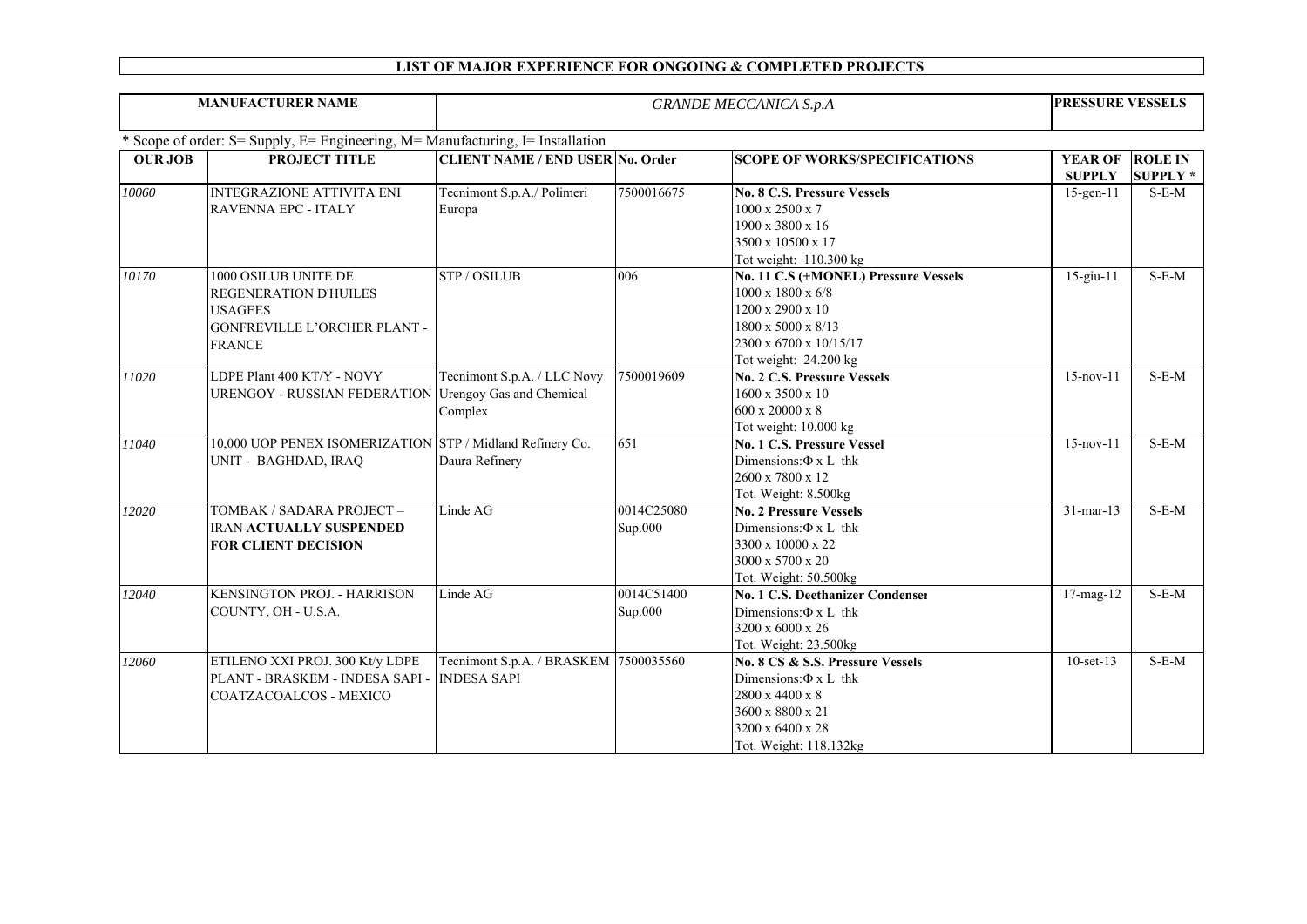| <b>MANUFACTURER NAME</b> |                                                                                                               | <b>GRANDE MECCANICA S.p.A</b>                                         |                                     |                                                                                                                                                                                                  | PRESSURE VESSELS                |                                   |
|--------------------------|---------------------------------------------------------------------------------------------------------------|-----------------------------------------------------------------------|-------------------------------------|--------------------------------------------------------------------------------------------------------------------------------------------------------------------------------------------------|---------------------------------|-----------------------------------|
|                          | * Scope of order: S= Supply, E= Engineering, M= Manufacturing, I= Installation                                |                                                                       |                                     |                                                                                                                                                                                                  |                                 |                                   |
| <b>OUR JOB</b>           | PROJECT TITLE                                                                                                 | <b>CLIENT NAME / END USER No. Order</b>                               |                                     | <b>SCOPE OF WORKS/SPECIFICATIONS</b>                                                                                                                                                             | <b>YEAR OF</b><br><b>SUPPLY</b> | <b>ROLE IN</b><br><b>SUPPLY</b> * |
| 12070                    | 2408 ETILENO XXI PROJ. 300 Kt/y<br>LDPE PLANT - BRASKEM - INDESA INDESA SAPI<br>SAPI - COATZACOALCOS - MEXICO | Technip France/ BRASKEM                                               | <b>BI-ETILENO-</b><br>0142/12 REV 0 | No. 11 CS Drums<br>Dimensions: $\Phi$ x L thk<br>1300 x 8820 x 15<br>3500 x 7500 x 34<br>4360 x 4600 x 30<br>Tot. Weight: 159.508kg                                                              | $31$ -ago-13                    | $S-E-M$                           |
| 12080                    | <b>SABIC HDPE PILOT PLANT - AL</b><br><b>JUBAIL - KSA-CANCELLED</b>                                           | Tecnimont KT / SABIC                                                  | 7500036442                          | No. 8 S.S. Pressure Vessels<br>Dimensions: $\Phi$ x L thk<br>$6''$ x 450 x 4<br>350 x 500 x 5<br>800 x 1800 x 5<br>Tot. Weight: 1.850kg                                                          | 2013                            | $S-E-M$                           |
| 12090                    | <b>SABIC HDPE PILOT PLANT - AL</b><br><b>JUBAIL - KSA-CANCELLED</b>                                           | Tecnimont KT / SABIC                                                  | 7500036455                          | <b>No. 1 S.S. Powder Treatment Vessel</b><br>Dimensions: $\Phi$ x L thk<br>$1000 \times 3000 \times 6$<br>Tot. Weight: $2.170kg$                                                                 | 2013                            | $S-E-M$                           |
| 13010                    | INLET GAS COMPRESSION STATION Bonatti Group / Mellitah Oil & 0A/13000199<br>WAFA DESERT PLANT - LIBYA         | Gas B. V. Libyan Branch.                                              |                                     | No.1 C.S. & C.S. + SS316L Cladd Sum Drum<br>Dimensions: $\Phi$ x L thk<br>2000 x 7300 x 9/10<br>Tot. Weight: 6.418kg                                                                             | 2013                            | $S-E-M$                           |
| 13020                    | SLOVNAFT LDPE 4-220 kt/y SPC<br>PROJ – BRATISLAVA – SLOVAK<br><b>REPUBLIC</b>                                 | Tecnimont Salzgitter TPI /<br><b>SLOVNAFT</b> Petrochemicals<br>s.r.o | 7500038662                          | <b>No. 15 S.S. Pressure Vessels</b><br>Dimensions: $\Phi$ x L thk<br>$600 \times 800 \times 16/14/8$<br>1400 x 1000 x 42/42/12<br>2800 x 5800 x 12<br>3200 x 12000 x 16<br>Tot. Weight: 83.688kg | 2014                            | $S-E-M$                           |
| 13030                    | <b>KENSINGTON PROJ. - HARRISON</b><br>COUNTY, OH - U.S.A.                                                     | Linde AG                                                              | 0014D44710<br>Sup.000               | <b>No. 1 C.S. Deethanizer Condenser</b><br>Dimensions: $\Phi$ x L thk<br>3200 x 6000 x 26<br>Tot. Weight: 23.500kg                                                                               | $21$ -mar-14                    | $S-E-M$                           |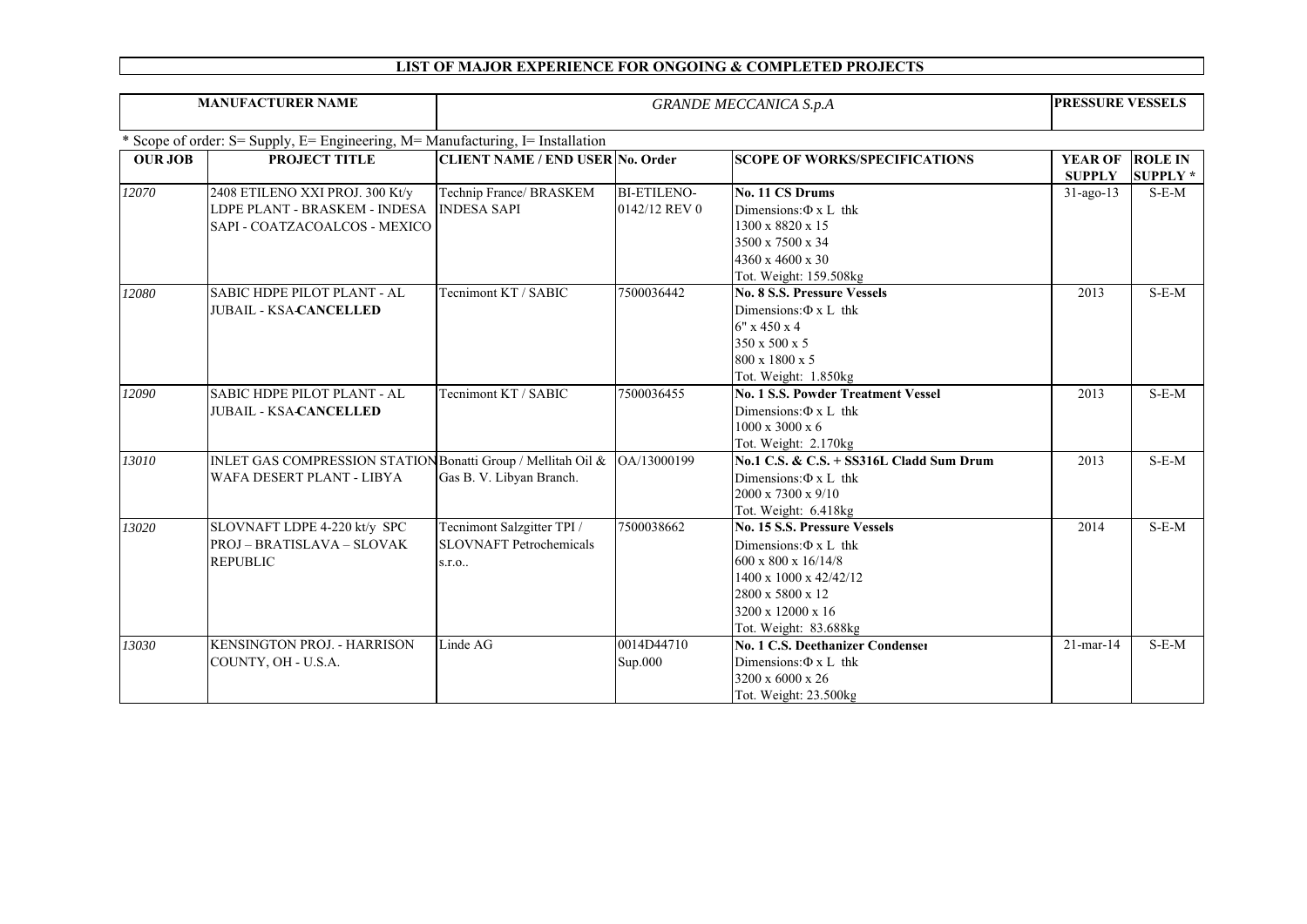| <b>MANUFACTURER NAME</b> |                                                                                                                    | <b>GRANDE MECCANICA S.p.A</b>                                                                    |                                                            |                                                                                                                                                                                                                                                |                                 | <b>PRESSURE VESSELS</b>           |  |
|--------------------------|--------------------------------------------------------------------------------------------------------------------|--------------------------------------------------------------------------------------------------|------------------------------------------------------------|------------------------------------------------------------------------------------------------------------------------------------------------------------------------------------------------------------------------------------------------|---------------------------------|-----------------------------------|--|
|                          | * Scope of order: S= Supply, E= Engineering, M= Manufacturing, I= Installation                                     |                                                                                                  |                                                            |                                                                                                                                                                                                                                                |                                 |                                   |  |
| <b>OUR JOB</b>           | <b>PROJECT TITLE</b>                                                                                               | <b>CLIENT NAME / END USER No. Order</b>                                                          |                                                            | <b>SCOPE OF WORKS/SPECIFICATIONS</b>                                                                                                                                                                                                           | <b>YEAR OF</b><br><b>SUPPLY</b> | <b>ROLE IN</b><br><b>SUPPLY</b> * |  |
| 16030                    | COMBINED OIL REFINING UNIT<br>(CORU) – MOSCOW – RUSSIAN<br><b>FEDERATION</b>                                       | Tecnimont S.p.A. / Gazprom                                                                       | 7500053442                                                 | No. 3 C.S.+ SS316L & No. 1 Pressure Vessel<br>Dimensions: $\Phi$ x L thk<br>$1800/600 \times 7000 \times 82/77 + 5$ ; 26+5<br>2600/600 x 7700 x 55/49+5; 20+5<br>2400/800 x 7000 x 52/46+5; 26+5<br>1400 x 4200 x 62<br>Tot. Weight: 111.436kg | $9$ -gen- $17$                  | $S-E-M$                           |  |
| 16110                    | PP/PE/UT SOHAR (OM) EPC -<br>LIWA PLASTIC INDUSTRIES<br>COMPLEX Project - ORPIC<br><b>SULTANATE OF OMAN</b>        | Tecnimont S.p.A. / ORPIC LLC 7500058284                                                          |                                                            | No.1 Duplex Steamers with Agitator & No. 1 Dryer<br>Dimensions: $\Phi$ x L thk<br>2200 x 12270 x 13<br>2000 / 2800 x 5700 x 6<br>Tot. Weight: 34.360kg                                                                                         | $\overline{14}$ -lug-17         | $S-E-M$                           |  |
| 16140                    | GARA: S000002540<br>RAFFINERIA DI GELA - ITALY                                                                     | Raffineria di Gela                                                                               | 54300035887                                                | No. 1 C.S. Cladded in Alloy 625 Pressure Vessel<br>Dimensions: $\Phi$ x L thk<br>2500 x 15250 x 50+3<br>Tot. Weight: 54.421kg                                                                                                                  | $10$ -lug- $17$                 | $S-E-M$                           |  |
| 16170                    | EQUISTAR CHEMICALS, Hyperyzone Bechtel Oil Gas & Chemicals,<br>LB-1, La Porte TX, USA, U.S.A.                      | Inc.                                                                                             | 4402841712<br>(PO BECHTEL<br>26087-100-POA-<br>MVA0-00003) | No. 3 Duplex Stainless & C.S. Pressure Vessels<br>Dimensions: $\Phi$ x L thk<br>1524 / 2743 x 10160 x 6/10<br>Tot. Weight: 40.074 kg                                                                                                           | 27-set-17                       | $S-E-M$                           |  |
| 17020                    | PP/PE/UT SOHAR (OM) EPC -<br>LIWA PLASTIC INDUSTRIES<br><b>COMPLEX Project - ORPIC</b><br><b>SULTANATE OF OMAN</b> | Tecnimont S.p.A. / ORPIC LLC 7500060121<br><b>BASELL/UNIVATION /</b><br><b>UNIPOL Technology</b> |                                                            | No. 5 C.S. Pressure Vessels<br>Dimensions: $\Phi$ x L thk<br>900 / 1000 x 2600 x 8/9<br>1400 x 3000 x 8<br>1900 x 7000 x 23<br>2500 x 5500 x 16<br>Tot. Weight:61.100 kg                                                                       | $12$ -gen- $18$                 | $S-E-M$                           |  |
| 17050                    | PP/PE/UT SOHAR (OM) EPC -<br>LIWA PLASTIC INDUSTRIES<br>COMPLEX Project - ORPIC<br><b>SULTANATE OF OMAN</b>        | Tecnimont S.p.A. / ORPIC LLC 7500060122<br><b>BASELL/UNIVATION /</b><br><b>UNIPOL Technology</b> |                                                            | <b>No. 32 Vessels with Agitators</b><br>Dimensions: $\Phi$ x L thk<br>$100 \times 2900 \times 10$<br>1100 x 3200 x 10<br>1400 x 1950 x 10<br>Tot. Weight:10.174 kg                                                                             | $9$ -gen- $18$                  | $S-E-M$                           |  |